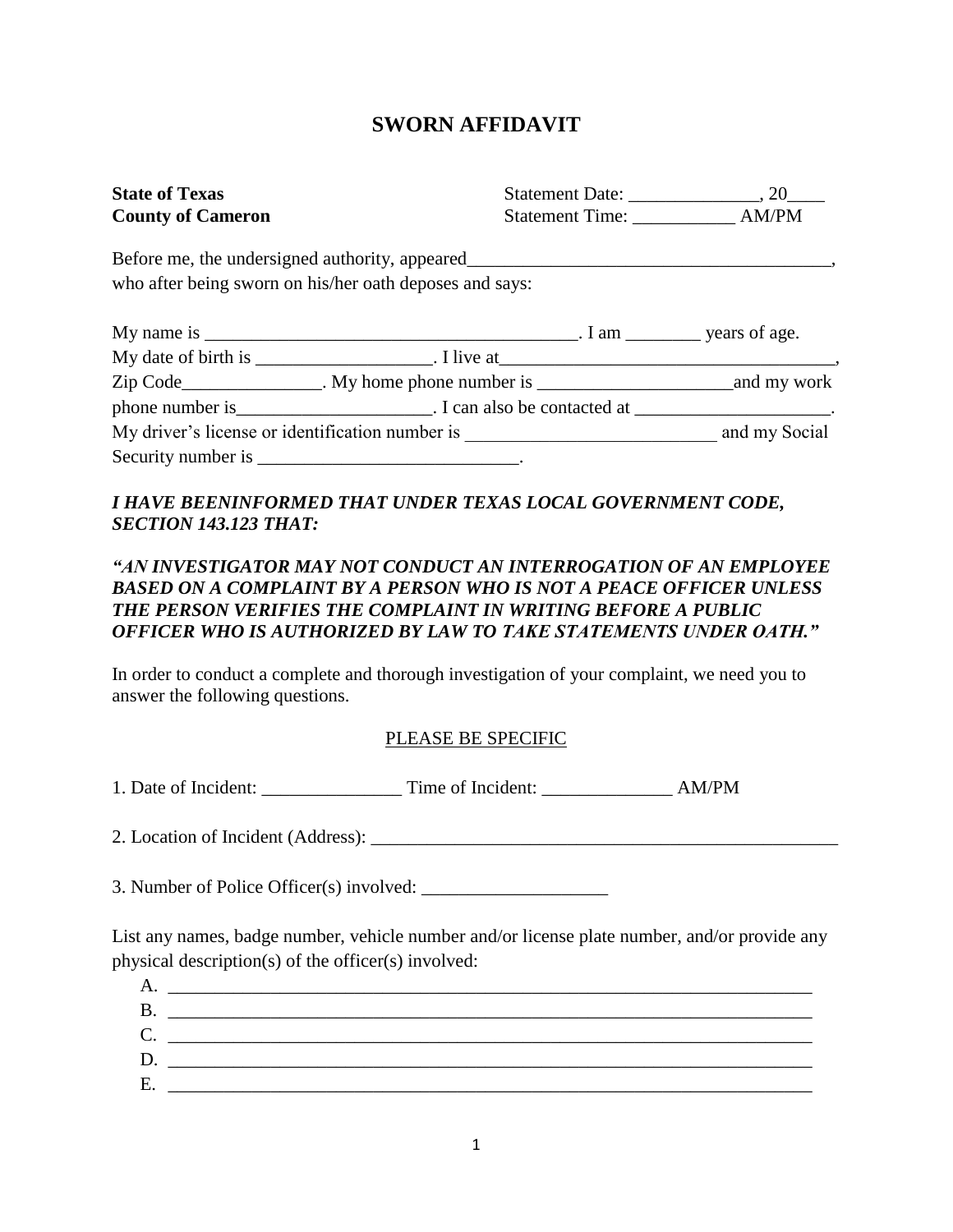4. Number of witnesses involved: Provide any full names, addresses, and phone numbers.

| $C.$ $\qquad \qquad$<br>D.                                                                                                              |
|-----------------------------------------------------------------------------------------------------------------------------------------|
|                                                                                                                                         |
|                                                                                                                                         |
|                                                                                                                                         |
|                                                                                                                                         |
|                                                                                                                                         |
|                                                                                                                                         |
| If yes, list type of injuries which were a result of the incident.                                                                      |
|                                                                                                                                         |
|                                                                                                                                         |
|                                                                                                                                         |
|                                                                                                                                         |
| 6. Did you receive medical treatment? ________. If yes, please provide the name, address and<br>phone number of the doctor or hospital. |
|                                                                                                                                         |
|                                                                                                                                         |
| 7. Were you arrested? ________ Were you issued any tickets? ____________________                                                        |
|                                                                                                                                         |
| If yes, list the charges filed and/or citations issued and the disposition.                                                             |
| Ticket#                                                                                                                                 |
|                                                                                                                                         |
|                                                                                                                                         |

IE THERE ARE NO WITNESSES DI EASE WRITE "NONE"